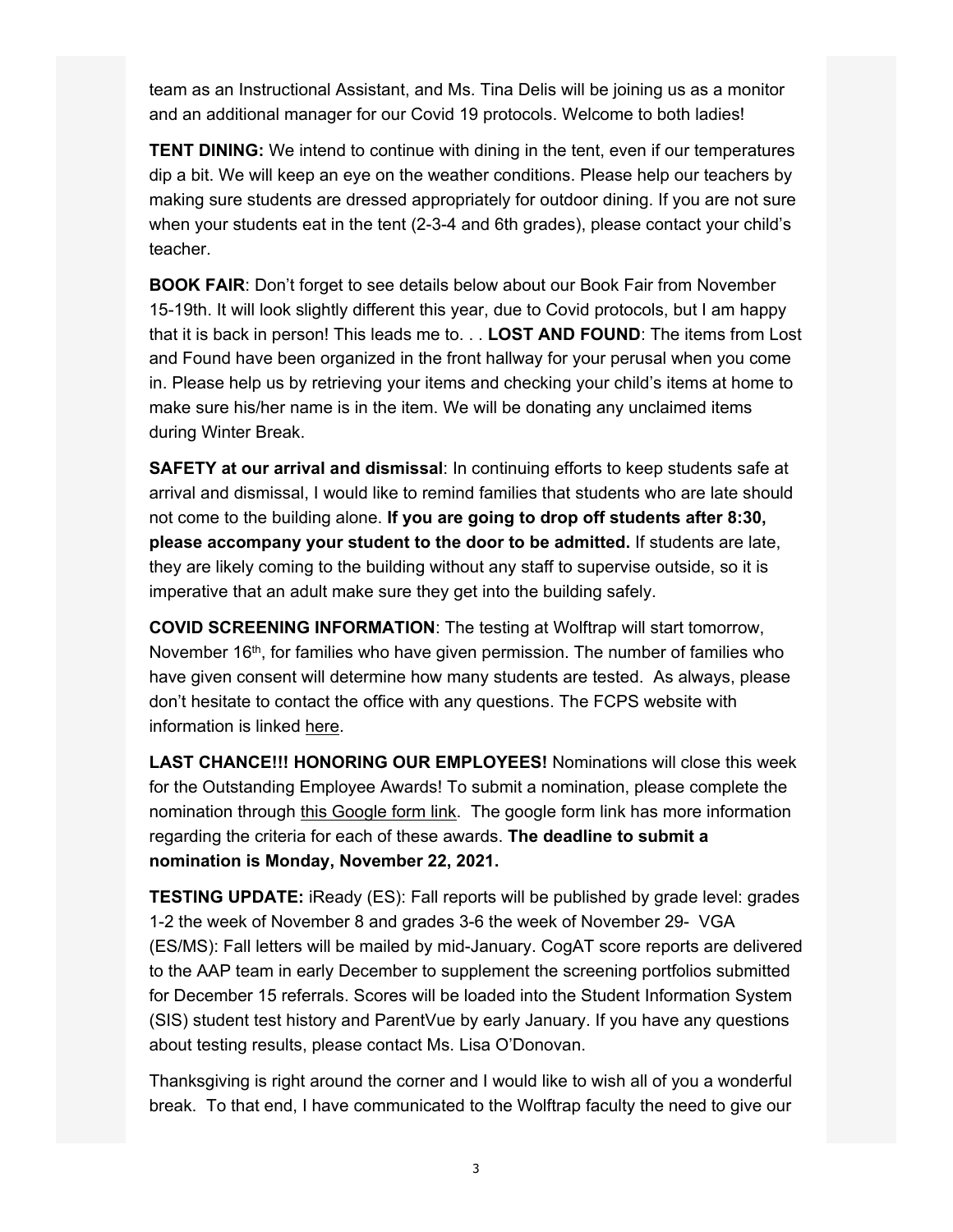students (and themselves) a respite from the daily grind of schoolwork during the Thanksgiving holiday. I have shared with the faculty to not assign homework or projects to be specifically done over the break.

This Thanksgiving all of us need the opportunity to spend time with our families and friends. We want our students to have the opportunity to catch a breath from schoolwork. We also want our teachers to decompress and put their lesson plan books and laptops away for a few days to enjoy time with their friends and family. Our goal is to have students and teachers return to school anxiety-free without the pressure of looming deadlines. This is a unified message that Madison pyramid principals send out three times during the year: Thanksgiving, Winter Break and Spring Break. Again, I wish you a happy and restful Thanksgiving holiday.

Warmly,

Dr. Maggie Grove Principal

Fall is in full swing, and in this season of gratitude and giving, we want to announce that the Wolftrap PTA will be participating in a **Giving Tuesday campaign** from now until Nov. 30th. While the PTA is well-known for our events and programs, did you know the PTA has already funded the following at our school this year?

- x Over \$14,500 in educational resources for our students, including: Lexia; handwriting books; Scholastic materials; BrainPOP subscriptions; and NoRedInk software
- x Pledged over \$15,000 in funding for resources in teachers' classrooms, grade level funds, and teacher grants
- x Over \$5,000 in diverse and inclusive books that have gone directly into gradelevel classrooms
- x \$3,500 in funding to our library, STEAM Lab, and reading specialist rooms for new resources/materials
- x Over \$1,500 in teacher recognition, such as catered meals, birthday gifts, and celebration/condolences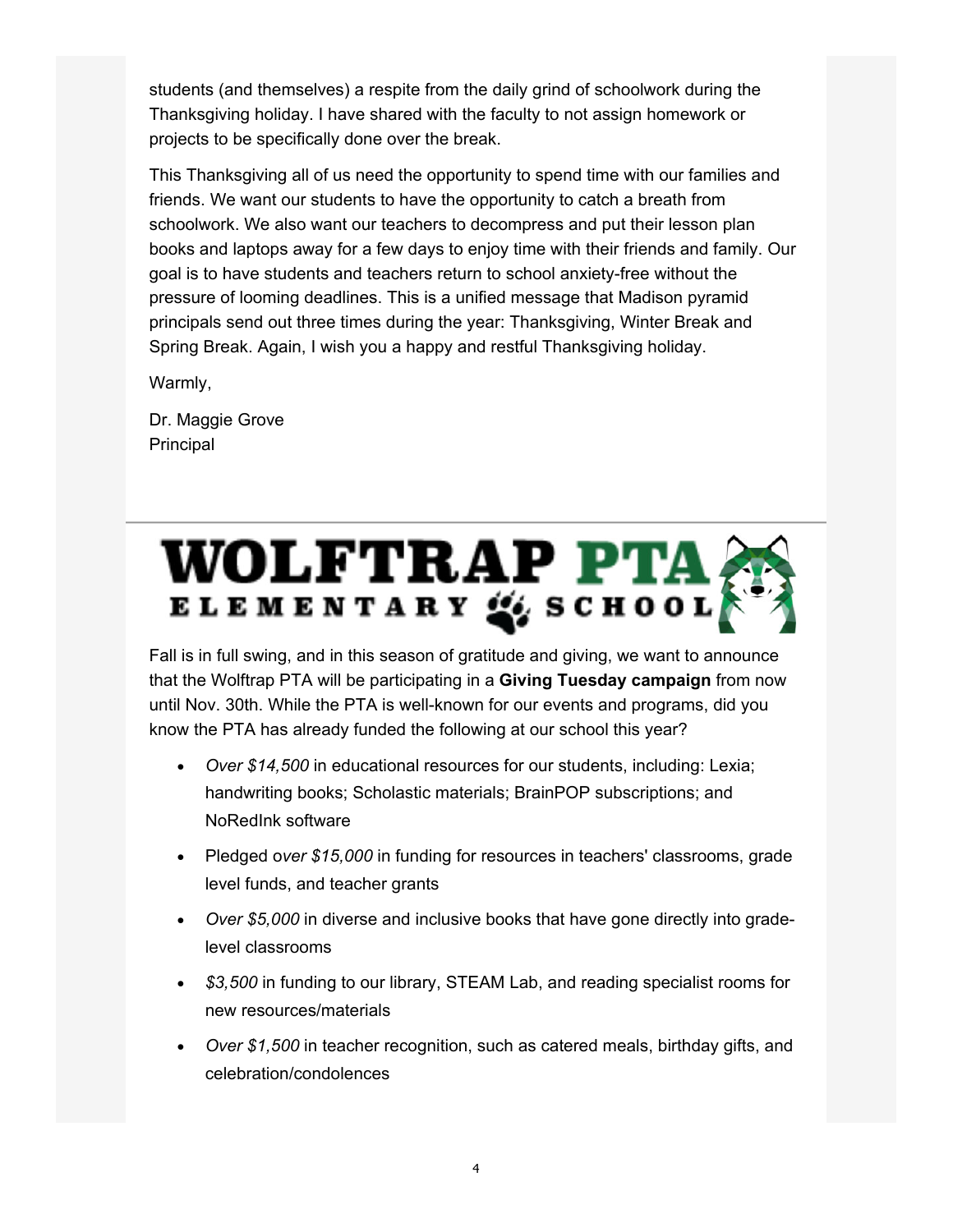Help us continue to provide funding to our students, school, and teachers by making a year-end, tax-deductible contribution to our Friends of Wolftrap donation campaign. The Wolftrap Elementary School PTA is a 501(c)(3) charitable organization with Tax ID # 54-1605215.

There is no need to wait until Nov. 30th, so feel free to donate today! Thank you to those who have already made a Friends of Wolftrap donation, and thanks in advance to those who participate in this Giving Tuesday campaign.

#### **2021-2022 PTA Board:**

Corrine Fields, President (president@wolftrappta.org) Debbie Rhoda-Choate, President-Elect (presidentelect@wolftrappta. org) Ashley Uhl, Secretary (secretary@wolftrappta.org) Laura Roper, Treasurer (treasurer@wolftrappta.org)

## **Book Fair Now Open!**

**Join us at the Book Fair! November 15th – 19th**

The Book Fair is back in person and in full swing! This is a fun event for the kids and an amazing fundraiser for our school – plus it's a great opportunity to purchase books around the holidays.



- **We still need volunteers sign up here to help. Masks required.**
- **Sign up to visit the Book Fair with your family. Masks required for all inperson shopping at the school.**
- **Can't make it in person? Order online (now-December 1st)**

When you visit, be sure to ask for your child's *typed and printed* Wish List. Teachers also have a Wish List, so please consider donating to your child's classroom! We will label the books with your child's name so they can see their own names in the books.

For more information, please contact bookfair@wolftrappta.org.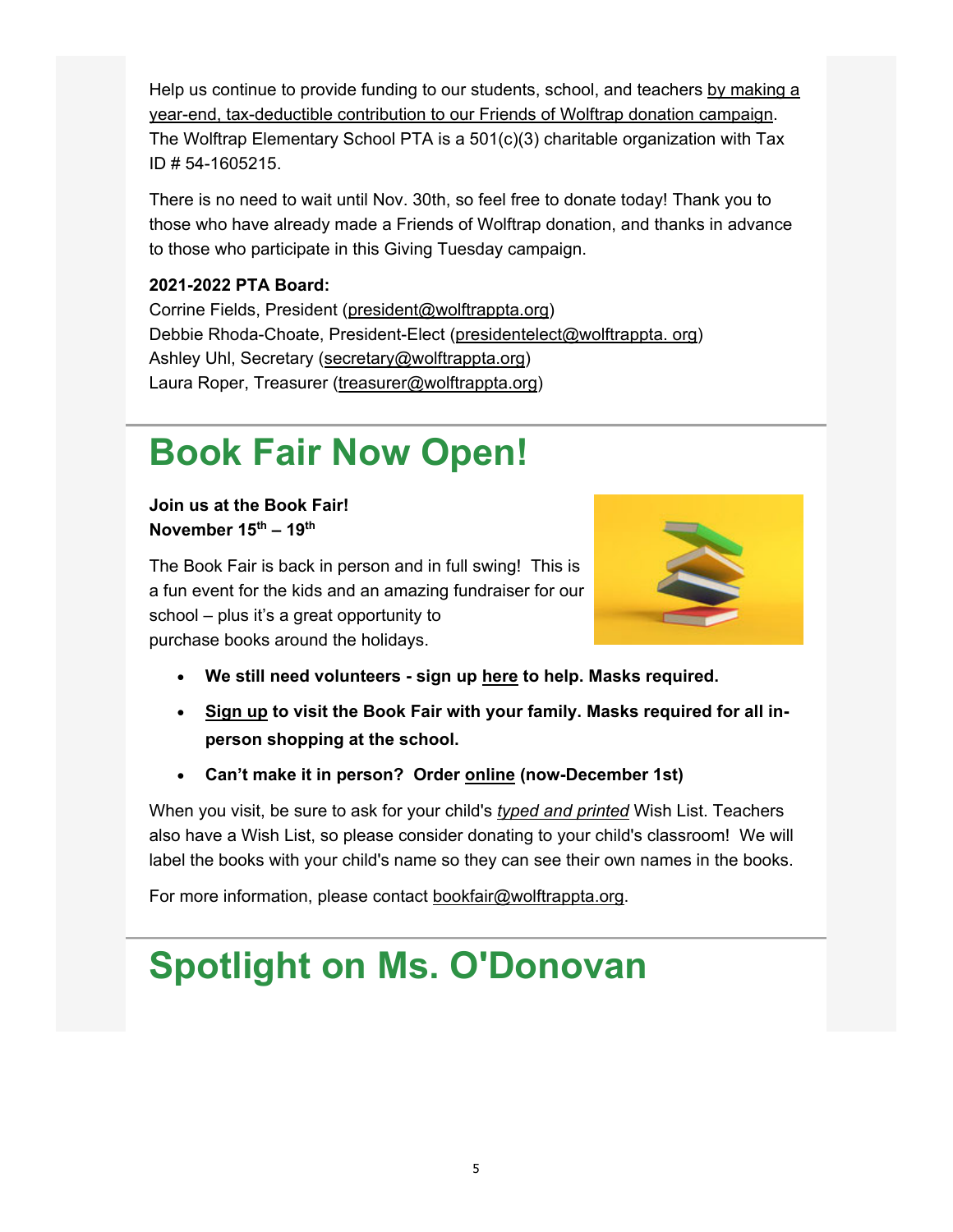### **Spotlight on Ms. O'Donovan**



Welcome Ms. O'Donovan! Get to know our new Assistant Principal.

### **Tell us about yourself and your background in education.**

I grew up in South Florida where I began teaching a VERY long time ago. I've taught  $1^{st}$ ,  $2^{nd}$ ,  $4^{th}$ ,  $5^{th}$ , and 6<sup>th</sup> grades and spent some time as a Reading Specialist. I have always wanted to be a Principal so I've spent my years focused on gaining as much experience as possible to make me well rounded for this position.

#### **What made you want to be Assistant Principal at Wolftrap Elementary?**

I was thrilled to hear about the Assistant Principal opening at Wolftrap! I spent most of my years teaching in Region 1, live in Reston, and spend a lot of time in the Vienna community.

#### **What is your favorite part about coming to Wolftrap every day?**

I skip to work each day to see your children's smiling faces, get into classrooms, and build relationships with the staff and students. I have received such a warm welcome here at Wolftrap and have felt at home since day one. The students are friendly and polite and the teachers have an "All hands on deck" work ethic, which makes Wolftrap stand out from the rest. It is a true learning community.

### **As you look to the future, what are some of your top priorities and initiatives for Wolftrap?**

I am still getting to know the history of the school community and look forward to working alongside Dr. Grove and the staff to create a new school Mission and Vision. Together we can build upon what is already in place here at Wolftrap.

## **Yearbook Cover Contest**

Calling all  $3^{rd}$ -6<sup>th</sup> Graders! Show off your Wolfie Spirit by submitting original artwork for this year's Yearbook Cover Contest. The design must include:

- This year's theme: **The Pack is Back**
- School name: **Wolftrap Elementary**
- School year: **2021-2022**

Instructions: Entries are due by **Wednesday, December 15**. Use an 8.5" x 11" sheet of paper oriented VERTICALLY. Any art medium may be used (crayons, paint, pastels, markers, etc.), but NO clip art, internet files, or copied work are allowed. Be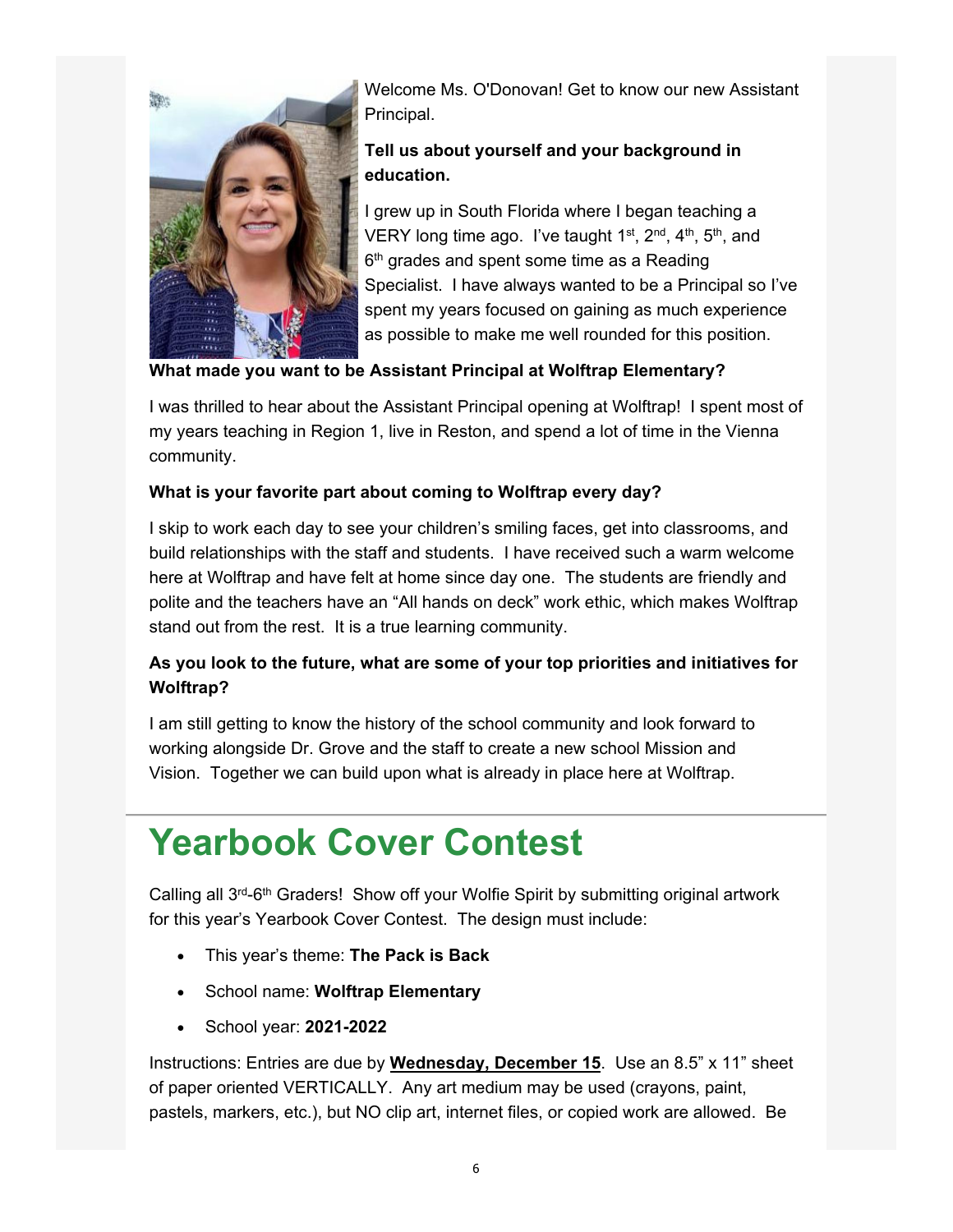sure to fill all the space with **COLOR** and submit your art to the front office with your name, teacher, and grade on the back. Wolftrap Teachers and Staff will judge the entries, and runners up may also appear in the Yearbook!

Please keep sending photos and any questions to: yearbook@wolftrappta.org

## **Supporting our Teachers**

Our wonderful teachers and school staff have been working tirelessly to keep our school running and our children safe. To recognize their ongoing efforts, the teacher appreciation committee will be organizing a monthly event for all teachers and staff. Each month will be sponsored by a different grade level.



This month, the **kindergarten families** will be contributing to a catered lunch for the teachers. To make this easy on parents, we are asking parents of

kindergartners to contribute \$5-10 (or whatever you feel comfortable with) via Venmo to @michelle-scalise-5 or @wrosner by November 19th. If you have any questions or would like to contribute in another way, please contact mzscalise@gmail.com or wendy.l.rosner@gmail.com.

Lastly, we cannot thank the families of fourth graders enough for their amazing contributions to stocking the teacher lounge!

Thank you!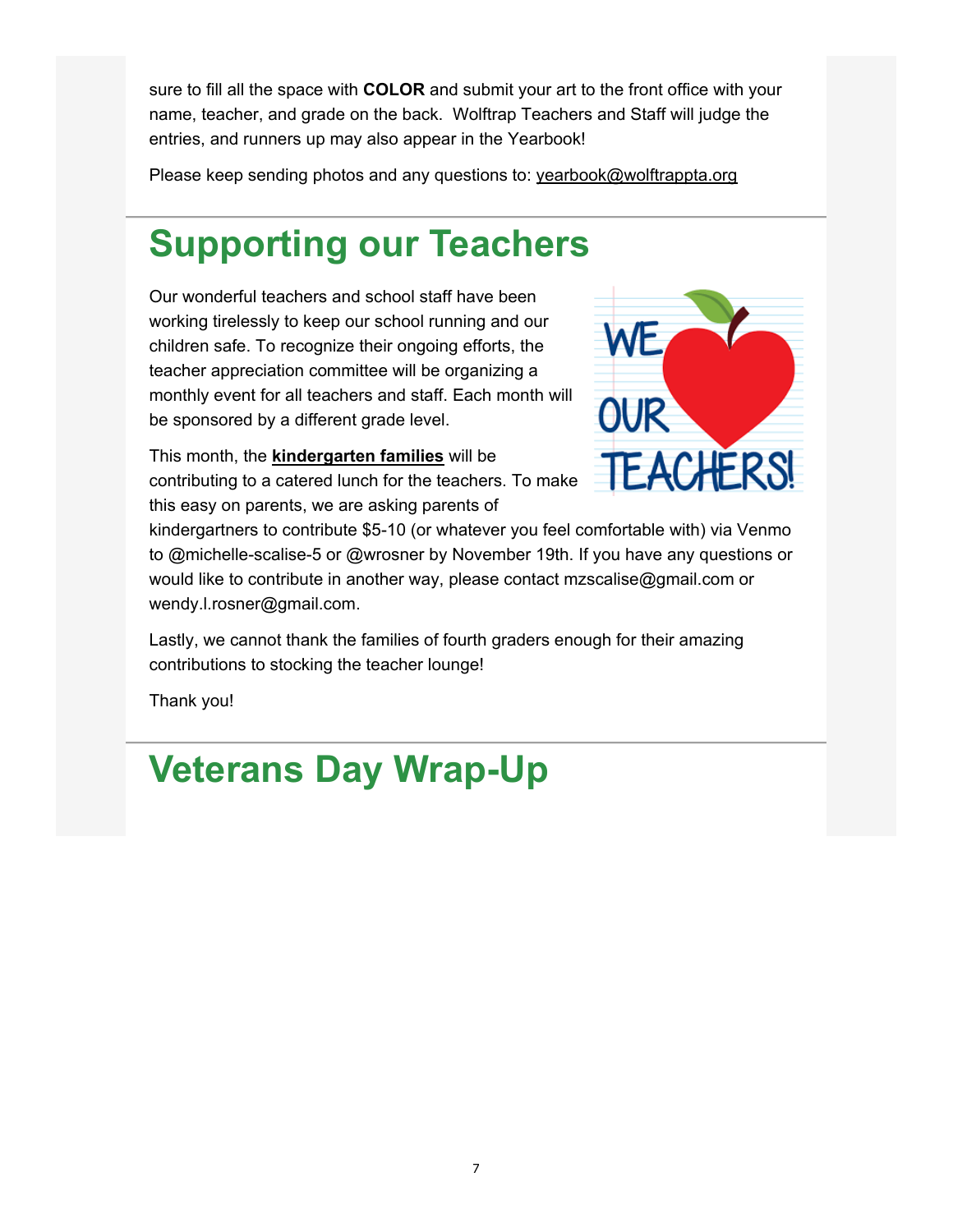### **Veterans Day Wrap-Up**



Thank you to all the men and women in our Wolftrap community who have served in our military. It was wonderful to see our students' posters in honor of those in our community who have given so much for our country.

A special **thank you to Andrea Dahl** for all her hard work in making this project a success this year.

## **Pick Up and Drop Off Safety**

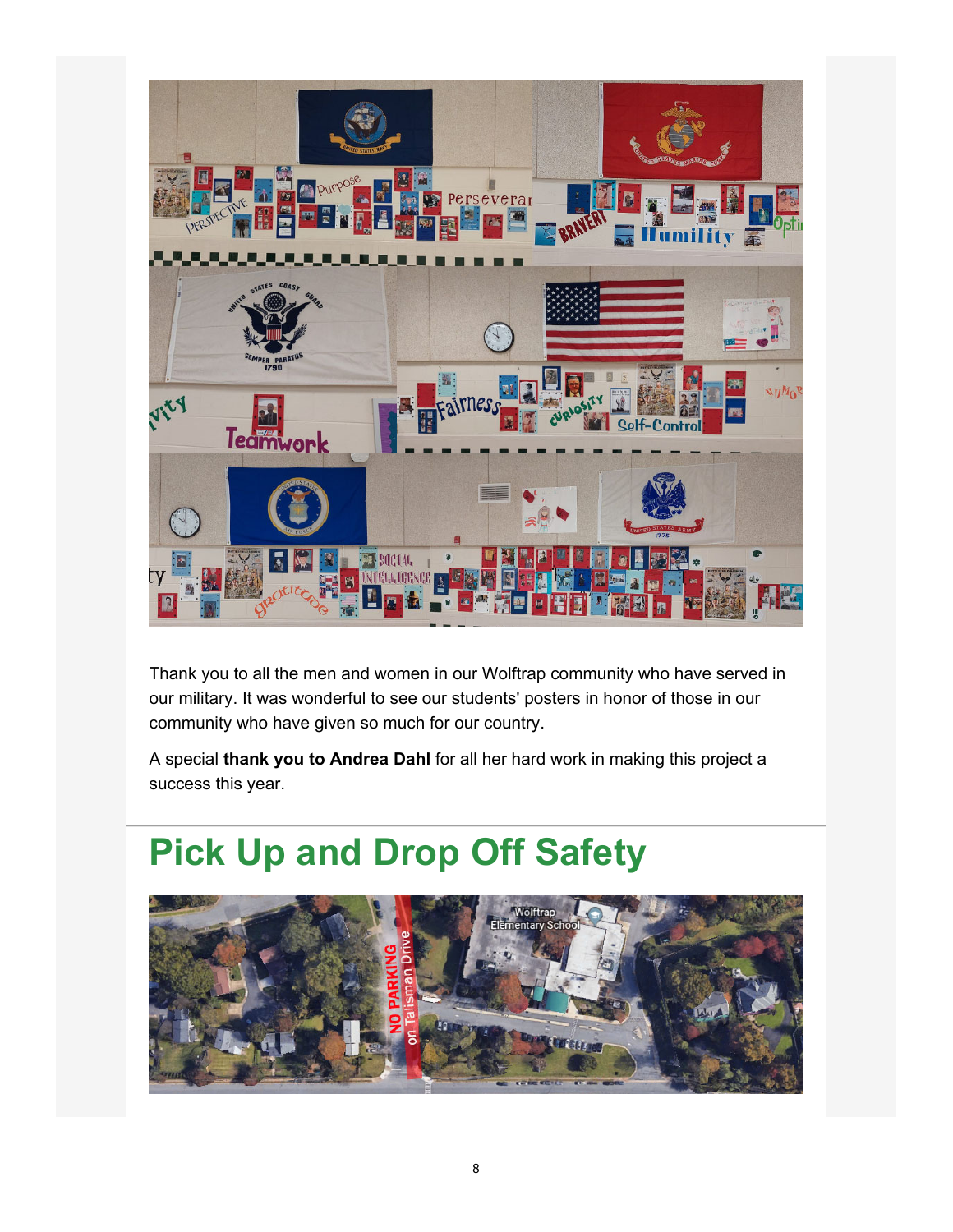**Safety Reminder:** Please do NOT drop off/pick up students along the school side of Talisman between Beulah and St. Roman.

For the safety of our Wolftrap students, please use the designated kiss and ride or park in permissible areas.

# **Party Updates**

#### **First Grade Party This Week!**

Nov. 18 (rain date Nov. 19) at 1:30pm outdoors! Sign-up to volunteer here.

#### **Second Grade "Around the World" Recap**

The second grade class had a great time rotating "around the world" through four stations at their party on the 11th.

- At the *Australia/Antarctica* station students played "Skippyroo Kangaroo" and participated in a penguin relay race.
- For the *Asia* station on the blacktop, Mount Kim leaders taught the kids some new martial arts skills.
- Mrs. Burdett led the *North America/Europe* Station where she photographed the kids in front of a green screen so it looked like they were interacting with famous landmarks.
- At the *Africa/South America* station kids made rain sticks out of paper towel tubes and assorted beans/rice/beads.

Two amazing parent volunteers captured the whole party on camera to commemorate the fun day. Thank you to all the teachers and parent volunteers (including those who sent in supplies) who made this party a success!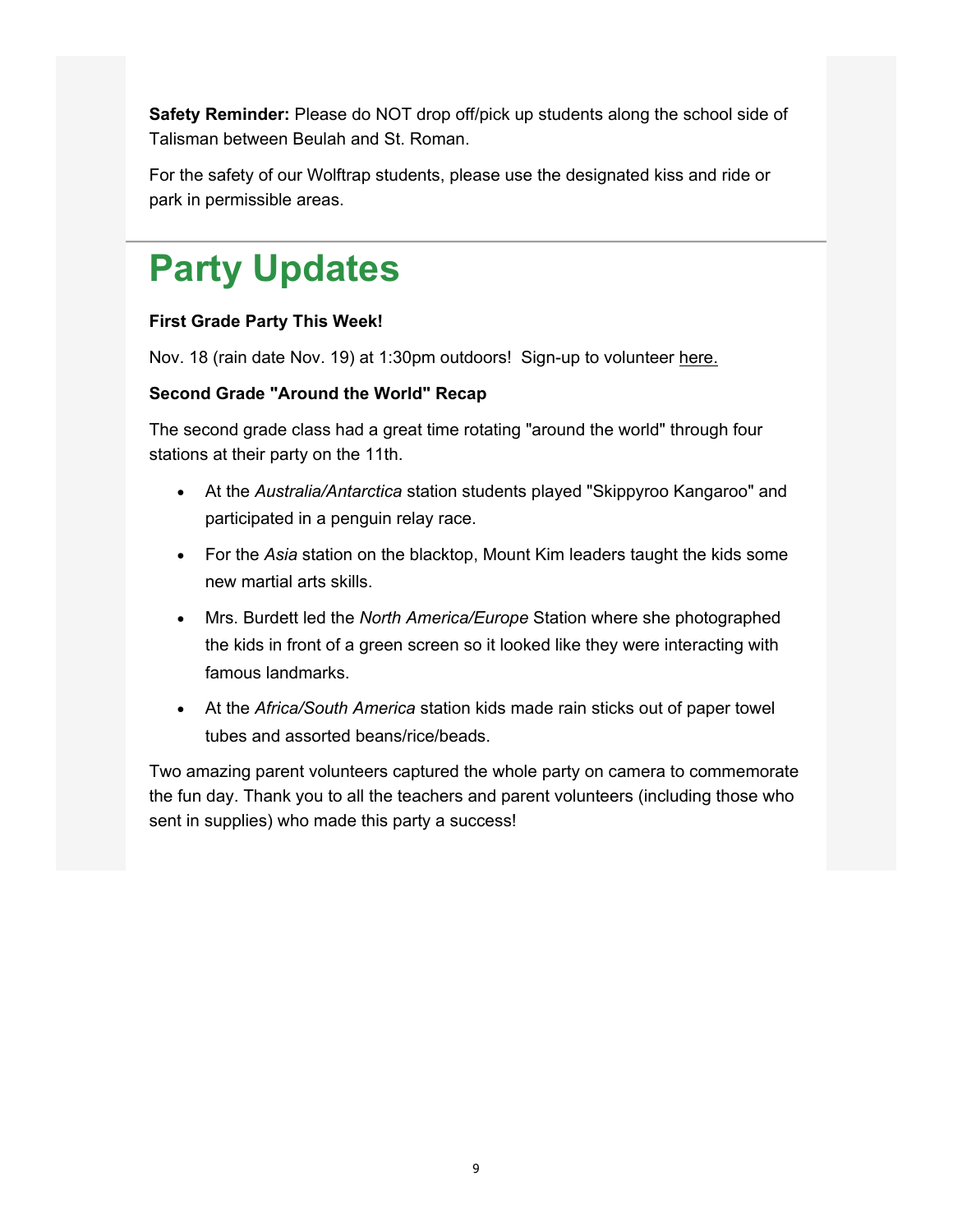

## **Community Updates**

### **Fairfax County Special Education PTA (SEPTA) Support Resources & Upcoming Events**

SEPTA continues to provide great resources, events, and general links to support the FCPS community. All these opportunities are **FREE** unless noted. In most cases **you must register** if registration information is provided. Check out our PTA website here for links or go directly to the SEPTA webpage here.



**Parent Resource Center**